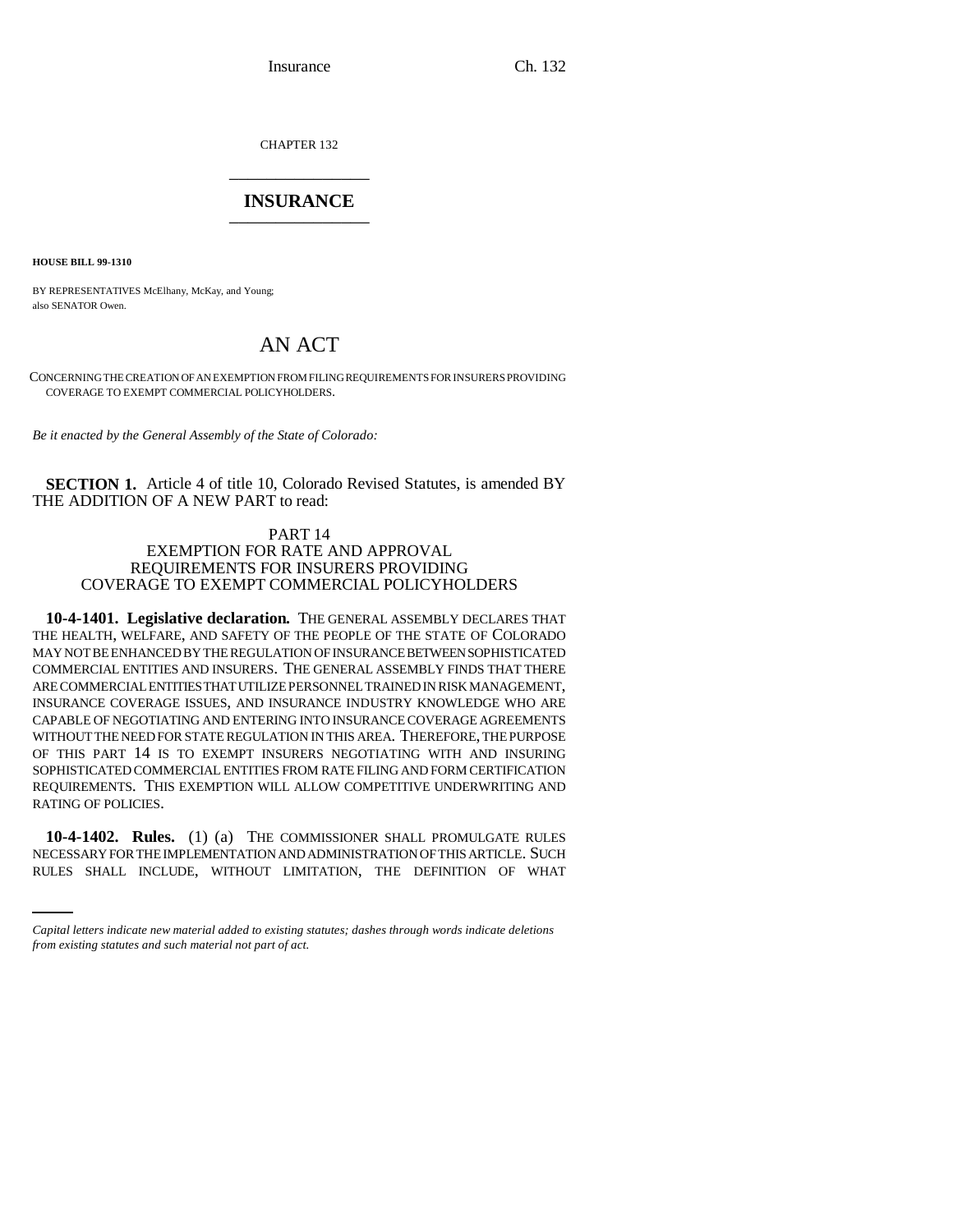#### Ch. 132 Insurance

ORGANIZATIONS AND ENTITIES QUALIFY AS EXEMPT COMMERCIAL POLICYHOLDERS. SUCH DEFINITION SHALL REQUIRE SUCH ORGANIZATIONS TO BE THOSE PURCHASING TYPE II KINDS OF INSURANCE AS SPECIFIED IN SECTION 10-4-401 (3) (b), EXCEPT THE COMMISSIONER SHALL NOT INCLUDE PURCHASERS OF TITLE INSURANCE WITHIN THE DEFINITION OF AN EXEMPT COMMERCIAL POLICYHOLDER. FOR PURPOSES OF PROMULGATING SUCH RULES, THE COMMISSIONER SHALL CONSIDER RECOMMENDATIONS FROM RISK MANAGEMENT PROFESSIONALS, INSURER REPRESENTATIVES, PRODUCERS, BUYERS, QUALIFIED INSURANCE CONSULTANTS, CONSUMERS OF INSURANCE PRODUCTS, AND ANY OTHER PERSONS AS NECESSARY.

(b) (I) FOR THE PURPOSES OF PROMULGATING THE DEFINITION OF AN EXEMPT COMMERCIAL POLICYHOLDER, THE COMMISSIONER SHALL MANDATE THAT AN EXEMPT COMMERCIAL POLICYHOLDER PROCURE ITS INSURANCE THROUGH USE OF A RISK MANAGER EMPLOYED OR RETAINED BY THE EXEMPT COMMERCIAL POLICYHOLDER. THE QUALIFICATIONS OF THE RISK MANAGER SHALL BE DEFINED BY THE DIVISION OF INSURANCE PURSUANT TO THIS SECTION.

(II) THE COMMISSIONER SHALL DEFINE ALL OTHER CRITERIA OF AN EXEMPT COMMERCIAL POLICYHOLDER WHICH CRITERIA SHALL INCLUDE BUT ARE NOT LIMITED TO THE FOLLOWING, AND EACH EXEMPT COMMERCIAL POLICYHOLDER SHALL MEET AT LEAST ONE OF SUCH CRITERIA:

(A) THE MINIMUM AMOUNT FOR AGGREGATE INSURANCE PREMIUM SALES FOR THE EXEMPT COMMERCIAL POLICYHOLDER;

(B) THE MINIMUM NET WORTH OF THE EXEMPT COMMERCIAL POLICYHOLDER;

(C) THE MINIMUM DOLLAR AMOUNT FOR ANNUAL NET REVENUES OR SALES FOR THE EXEMPT COMMERCIAL POLICYHOLDER;

(D) THE MINIMUM NUMBER OF EMPLOYEES OF THE EXEMPT COMMERCIAL POLICYHOLDER PER INDIVIDUAL INSURED, OR, IF THE EXEMPT COMMERCIAL POLICYHOLDER IS A MEMBER OF AN AFFILIATED GROUP, THE MINIMUM NUMBER OF EMPLOYEES IN THE EMPLOYING GROUP;

(E) A NOT-FOR-PROFIT OR PUBLIC ENTITY'S MINIMUM ANNUAL BUDGET OR ASSETS; OR

(F) A MUNICIPALITY'S MINIMUM POPULATION.

(2) THE DEFINITION OF AN EXEMPT COMMERCIAL POLICYHOLDER SHALL BE REVIEWED PERIODICALLY BY THE COMMISSIONER WITH THE RECOMMENDATIONS FROM RISK MANAGEMENT PROFESSIONALS, INSURER REPRESENTATIVES, PRODUCERS, BUYERS, QUALIFIED INSURANCE CONSULTANTS, CONSUMERS OF INSURANCE PRODUCTS, AND ANY OTHER PERSON AS THE COMMISSIONER DEEMS NECESSARY.

(3) THE COMMISSIONER SHALL PROMULGATE RULES THAT DEFINE THE DISCLOSURE REQUIREMENTS FOR INSURANCE POLICIES ISSUED TO EXEMPT COMMERCIAL POLICYHOLDERS. EACH INSURANCE POLICY ISSUED TO AN EXEMPT COMMERCIAL POLICYHOLDER SHALL CONTAIN A CONSPICUOUS DISCLAIMER PRINTED IN AT LEAST TEN-POINT, BOLD-FACED TYPE THAT STATES THAT THE POLICY IS EXEMPT FROM THE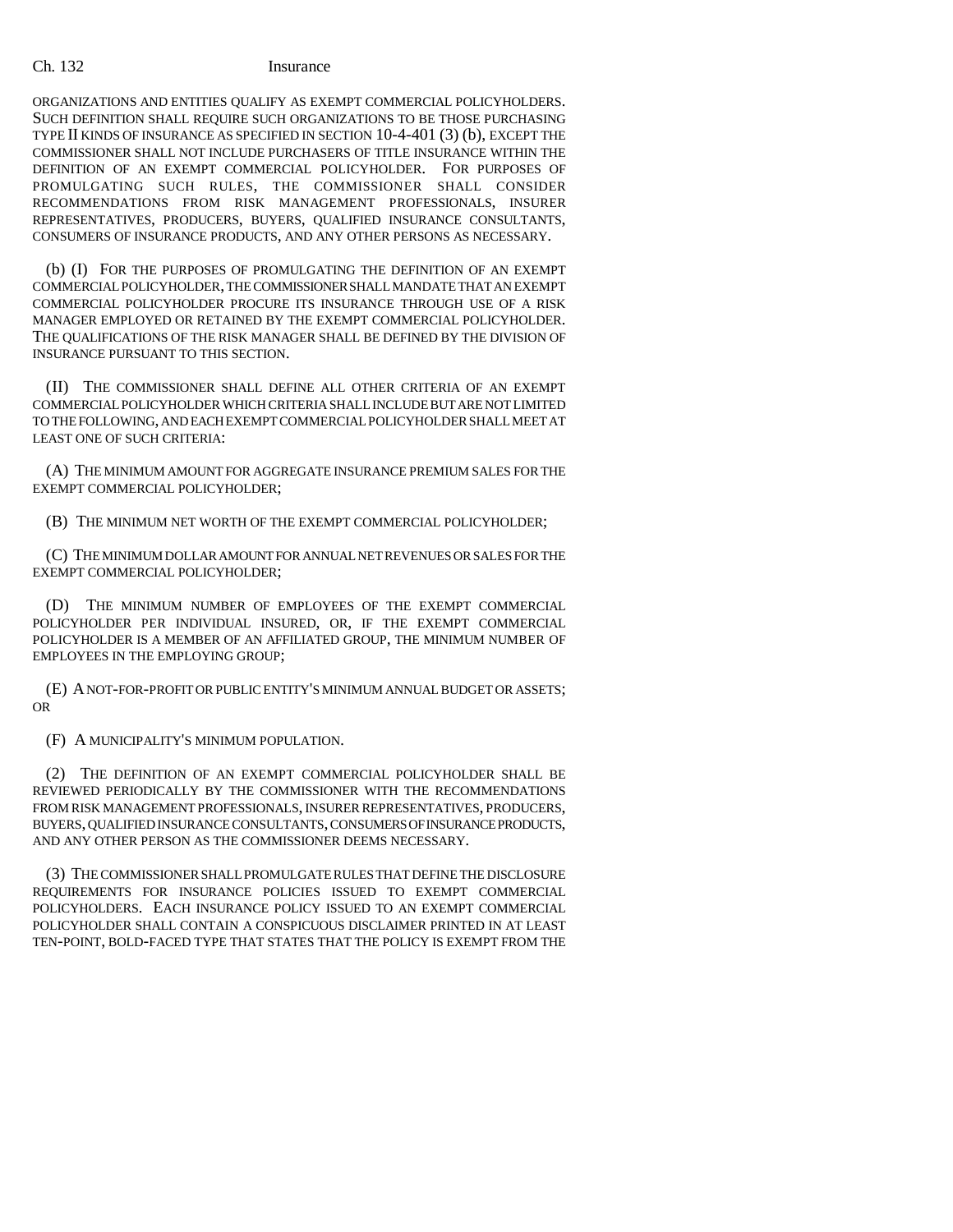RATE FILING AND APPROVAL AND THE FORM FILING AND CERTIFICATION REQUIREMENTS OF THE DIVISION OF INSURANCE.

(4) THE DIVISION SHALL DETERMINE BY RULE THE TYPE OF DATA, DOCUMENTS, REPORTS, RATE AND FORM INFORMATION, AND ANY OTHER INFORMATION THE COMMISSIONER DETERMINES NECESSARY, TO BE COLLECTED FROM AN INSURER PROVIDING COVERAGE TO AN EXEMPT COMMERCIAL POLICYHOLDER WHEN THE DIVISION HAS RECEIVED A COMPLAINT THAT AN INSURER IS ANTICOMPETITIVE OR NOT ADEQUATELY SERVICING THE NEEDS OF THE EXEMPT COMMERCIAL POLICYHOLDER.

(5) RULES PROMULGATED UNDER THIS SECTION SHALL BE PROMULGATED IN ACCORDANCE WITH ARTICLE 4 OF TITLE 24, C.R.S., AND INITIALLY COMPLETED BY JANUARY 15, 2000.

**10-4-1403. Exemption from rate filing and approval and form certification requirements.** (1) THE REQUIREMENTS OF SECTIONS 10-4-107,10-4-108,10-4-109, 10-4-109.5, 10-4-109.7, 10-4-110, 10-4-113, 10-4-403, 10-4-404, 10-4-404.5, 10-4-414, 10-4-419, AND 10-4-421 SHALL NOT APPLY TO INSURERS OF EXEMPT COMMERCIAL POLICYHOLDERS.

(2) IF THE COMMISSIONER DETERMINES, AFTER PROVIDING AN OPPORTUNITY FOR COMMENT AND A PUBLIC HEARING, THAT A LINE OF INSURANCE IS ANTICOMPETITIVE, AS DESCRIBED IN SECTION 10-4-415, OR IS NOT BEING ADEQUATELY SERVICED BY INSURERS, THE COMMISSIONER MAY REQUIRE THAT THE RATE FOR THAT PARTICULAR LINE OF INSURANCE BE FILED PURSUANT TO SECTION 10-4-401 AND ENFORCED UNDER SECTION 10-4-418.

(3) THE COMMISSIONER SHALL REVIEW ANNUALLY ANY LINE OF INSURANCE FOUND PREVIOUSLY TO BE ANTICOMPETITIVE, AS DESCRIBED IN SECTION 10-4-415, TO DETERMINE WHETHER RATE FILING AND APPROVAL REQUIREMENTS MAY AGAIN BE ELIMINATED BECAUSE THE LINE HAS SUBSEQUENTLY BECOME COMPETITIVE. SUCH REVIEW SHALL INCLUDE THE OPPORTUNITY FOR COMMENT AND A PUBLIC HEARING.

**10-4-1404. Multistate insurance risks - choice of law.** WHERE THE EXEMPT COMMERCIAL POLICYHOLDER OPERATES IN MORE THAN ONE STATE, THE POLICY MAY INCLUDE PROVISIONS WITHIN THE INSURANCE CONTRACT THAT DETERMINE DISPUTES ARISING FROM CLAIMS HANDLING AND PROCEDURES, CANCELLATION OF THE POLICY, OR NONRENEWAL OF THE POLICY, WHICH DISPUTES SHALL BE GOVERNED BY THE STATE WITH THE LARGEST PERCENTAGE OF PREMIUMS CHARGED UNDER THE POLICY.

**SECTION 2.** 10-4-403, Colorado Revised Statutes, is amended BY THE ADDITION OF A NEW SUBSECTION to read:

**10-4-403. Standards for rates - competition - procedure - requirement for independent actuarial opinions regarding 1991 legislation.** (7) THIS SECTION SHALL NOT APPLY TO INSURERS PROVIDING COVERAGE TO EXEMPT COMMERCIAL POLICYHOLDERS, AS DEFINED PURSUANT TO SECTION 10-4-1402 AND RULES ADOPTED BY THE COMMISSIONER PURSUANT TO THAT SECTION.

**SECTION 3.** 10-4-404, Colorado Revised Statutes, is amended BY THE ADDITION OF A NEW SUBSECTION to read: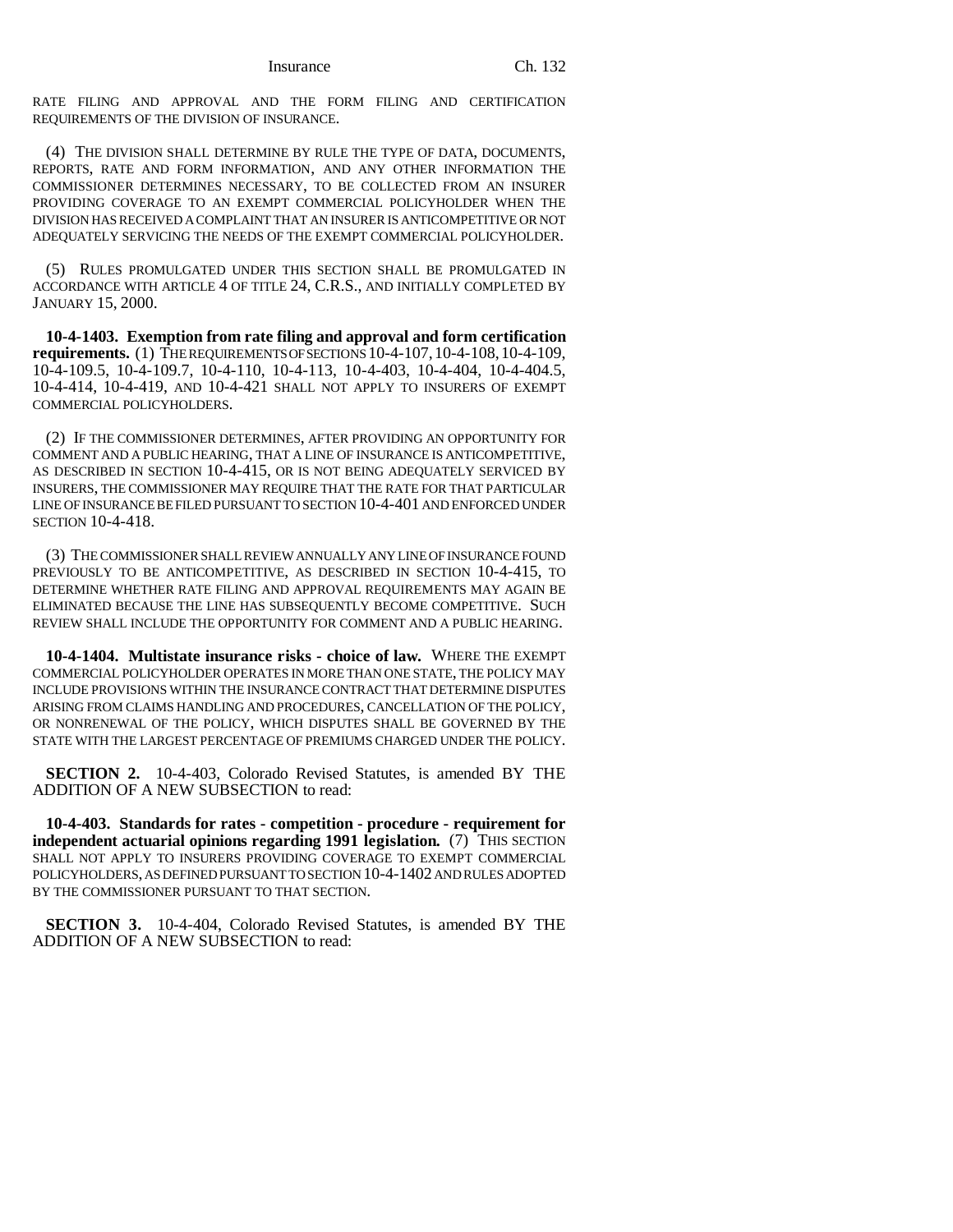**10-4-404. Rate administration.** (7) THIS SECTION SHALL NOT APPLY TO INSURERS PROVIDING COVERAGE FOR EXEMPT COMMERCIAL POLICYHOLDERS, AS DEFINED PURSUANT TO SECTION 10-4-1402 AND RULES ADOPTED BY THE COMMISSIONER PURSUANT TO THAT SECTION.

**SECTION 4.** 10-4-404.5, Colorado Revised Statutes, is amended to read:

**10-4-404.5. Rating plans - property and casualty type II insurers - rules.** (1) The commissioner may promulgate rules and regulations for type II insurers which THAT establish reasonable standards for rating plans, including experience rating plans, schedule rating plans, and expense reduction plans, and which THAT are designed to modify rates in the development of premiums for individual risks insured in the property and casualty insurance market. Such rules and regulations may permit recognition of expected differences in loss and expense characteristics and shall be designed so that such plans are reasonable and equitable in their application and are not unfairly discriminatory. Such rules and regulations shall not prevent the development of new rating methods which THAT would otherwise comply with this part 4. The rules and regulations may establish maximum charges against and credits to the experience rating of an insured that may result from the application of a rating plan. The rules and regulations may encourage the use of loss control programs, safety programs, and other methods of risk management and may require insurers to maintain documentation of the basis for the charges and credits applied under any plan. The rules and regulations may also require the rating plans to include merit rating to the extent feasible.

(2) THIS SECTION SHALL NOT APPLY TO INSURERS PROVIDING COVERAGE FOR EXEMPT COMMERCIAL POLICYHOLDERS, AS DEFINED PURSUANT TO SECTION 10-4-1402 AND RULES ADOPTED BY THE COMMISSIONER PURSUANT TO THAT SECTION.

**SECTION 5.** 10-4-414, Colorado Revised Statutes, is amended BY THE ADDITION OF A NEW SUBSECTION to read:

**10-4-414. Examinations.** (6) THIS SECTION SHALL NOT APPLY TO INSURERS PROVIDING COVERAGE FOR EXEMPT COMMERCIAL POLICYHOLDERS, AS DEFINED PURSUANT TO SECTION 10-4-1402 AND RULES ADOPTED BY THE COMMISSIONER PURSUANT TO THAT SECTION.

**SECTION 6.** 10-4-418, Colorado Revised Statutes, is amended BY THE ADDITION OF A NEW SUBSECTION to read:

**10-4-418. Enforcement procedures - penalties.** (7) THIS SECTION SHALL APPLY TO INSURERS PROVIDING COVERAGE FOR EXEMPT COMMERCIAL POLICYHOLDERS, AS DEFINED PURSUANT TO SECTION 10-4-1402 AND RULES ADOPTED BY THE COMMISSIONER PURSUANT TO THAT SECTION, THAT THE COMMISSIONER DETERMINES TO BE ANTICOMPETITIVE, AS DESCRIBED IN SECTION 10-4-415.

**SECTION 7.** 10-4-419, Colorado Revised Statutes, is amended BY THE ADDITION OF A NEW SUBSECTION to read:

**10-4-419. Claims-made policy forms.** (6.5) THIS SECTION SHALL NOT APPLY TO INSURERS PROVIDING COVERAGE FOR EXEMPT COMMERCIAL POLICYHOLDERS, AS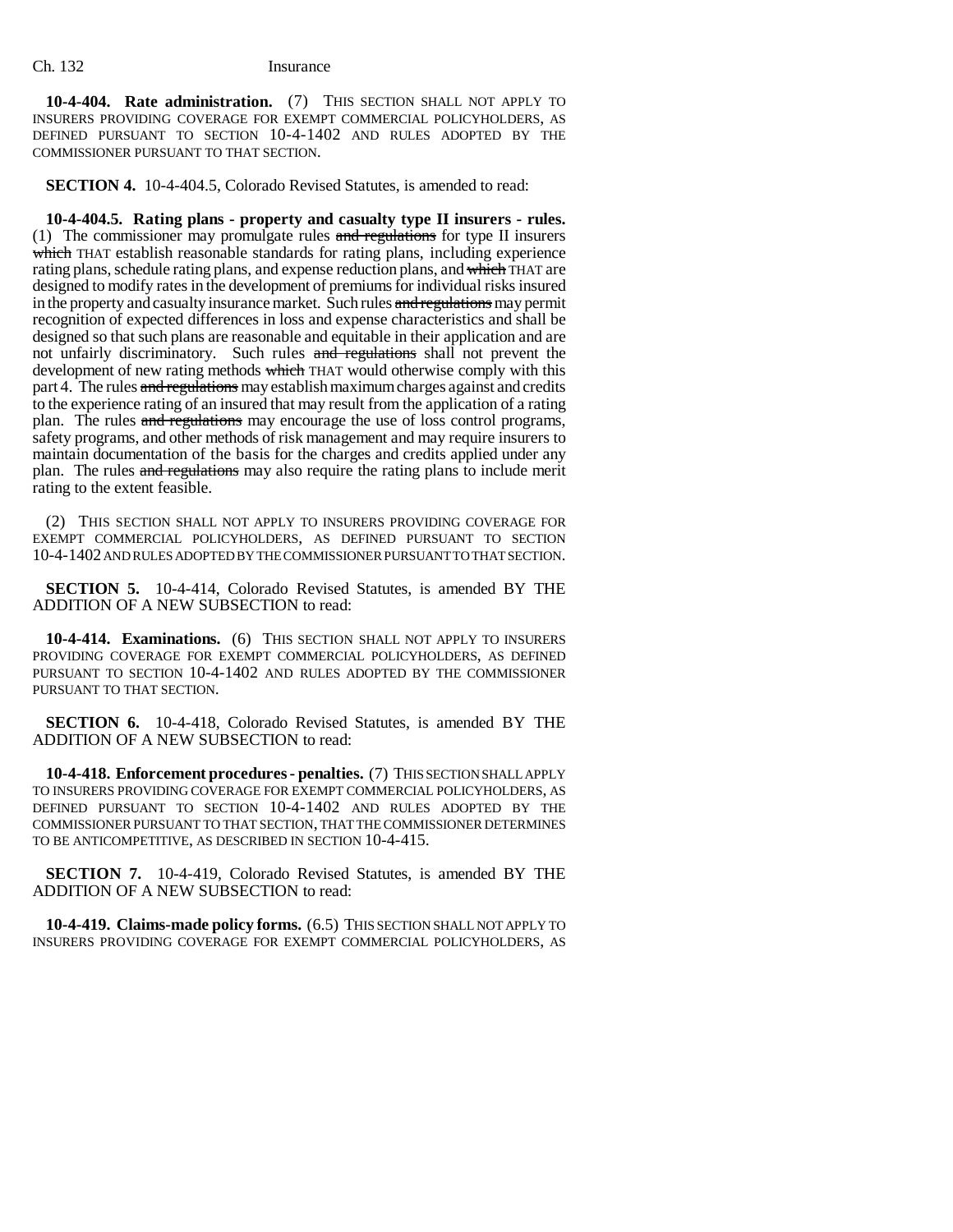Insurance Ch. 132

DEFINED PURSUANT TO SECTION 10-4-1402 AND RULES ADOPTED BY THE COMMISSIONER PURSUANT TO THAT SECTION.

**SECTION 8.** 10-4-421, Colorado Revised Statutes, is amended to read:

**10-4-421. Notice of rate increases and decreases.** (1) In the event that a rate filing for type II insurance for commercial liability includes a rate increase or decrease, the filing entity shall clearly identify in a cover letter accompanying the rate filing the specific portion of the rate filing which THAT represents such an increase or decrease and shall state clearly the percentage of any such proposed increase or decrease.

(2) THIS SECTION SHALL NOT APPLY TO INSURERS PROVIDING COVERAGE FOR EXEMPT COMMERCIAL POLICYHOLDERS, AS DEFINED PURSUANT TO SECTION 10-4-1402 AND RULES ADOPTED BY THE COMMISSIONER PURSUANT TO THAT SECTION.

**SECTION 9.** 10-5-101.1 (1) (b), Colorado Revised Statutes, is amended to read:

**10-5-101.1. Legislative declaration.** (1) The general assembly finds and declares that property and casualty insurance transactions with nonadmitted insurers are so affected with a public interest as to require regulation, taxation, supervision, and control of such transactions and matters relating thereto, as provided in this article, in order to:

(b) Provide for the public, EXCEPT FOR TRANSACTIONS RELATED TO THE DILIGENT EFFORT REQUIREMENTS OF THIS ARTICLE FOR EXEMPT COMMERCIAL POLICYHOLDERS, AS DEFINED PURSUANT TO SECTION 10-4-1402 AND RULES ADOPTED BY THE COMMISSIONER PURSUANT TO THAT SECTION, to the extent that insurance is not procurable from admitted insurers, orderly, reasonable, and regulated access to such insurance from approved nonadmitted insurers through qualified, licensed, and supervised surplus line agents and brokers;

**SECTION 10.** 10-5-103, Colorado Revised Statutes, is amended BY THE ADDITION OF A NEW SUBSECTION to read:

**10-5-103. Conditions for export.** (2) THE DILIGENT EFFORT REQUIREMENTS OF THIS SECTION SHALL NOT APPLY TO TRANSACTIONS WITH EXEMPT COMMERCIAL POLICYHOLDERS, AS DEFINED PURSUANT TO SECTION 10-4-1402 AND RULES ADOPTED BY THE COMMISSIONER PURSUANT TO THAT SECTION.

**SECTION 11.** 10-5-106, Colorado Revised Statutes, is amended to read:

**10-5-106. When export declared eligible.** The commissioner may, by rule, and regulation, declare eligible for export generally, notwithstanding the provisions of section 10-5-103 (1) (b) and (1) (c), any class of insurance coverage or risk for which the commissioner finds that there is no reasonable or adequate market among insurers licensed in this state. FOR THE PURPOSES OF THIS SECTION, THE DILIGENT EFFORT REQUIREMENTS OF THIS ARTICLE SHALL NOT APPLY TO TRANSACTIONS WITH EXEMPT COMMERCIAL POLICYHOLDERS, AS DEFINED PURSUANT TO SECTION 10-4-1402 AND RULES ADOPTED BY THE COMMISSIONER PURSUANT TO THAT SECTION.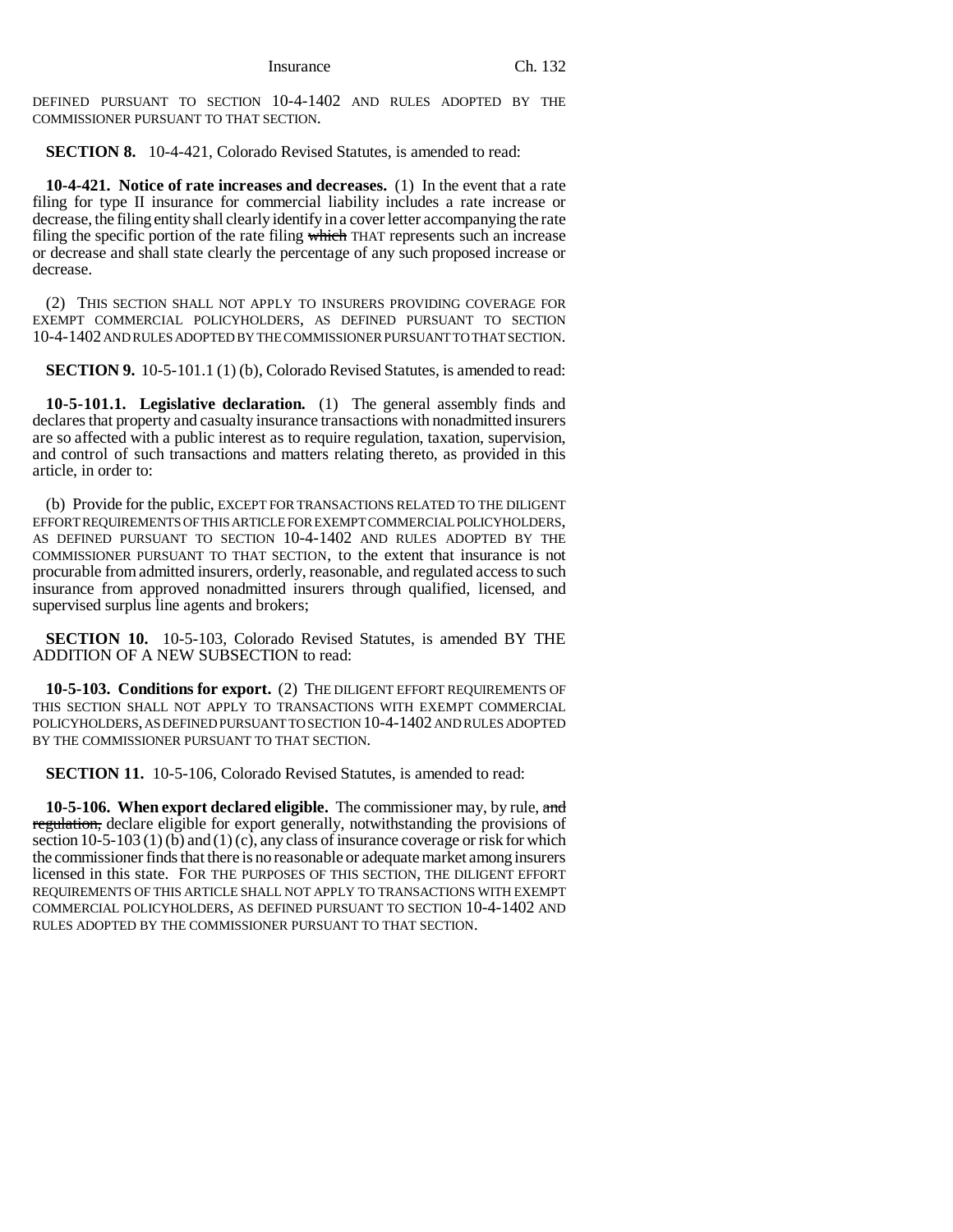**SECTION 12.** 10-4-107, Colorado Revised Statutes, is amended BY THE ADDITION OF A NEW SUBSECTION to read:

**10-4-107. Cancellation of medical malpractice policies.** (4) THIS SECTION SHALL NOT APPLY TO INSURERS PROVIDING COVERAGE FOR EXEMPT COMMERCIAL POLICYHOLDERS, AS DEFINED PURSUANT TO SECTION 10-4-1402 AND RULES ADOPTED BY THE COMMISSIONER PURSUANT TO THAT SECTION.

**SECTION 13.** 10-4-108, Colorado Revised Statutes, is amended BY THE ADDITION OF A NEW SUBSECTION to read:

**10-4-108. Notice.** (4) THIS SECTION SHALL NOT APPLY TO INSURERS PROVIDING COVERAGE FOR EXEMPT COMMERCIAL POLICYHOLDERS, AS DEFINED PURSUANT TO SECTION 10-4-1402 AND RULES ADOPTED BY THE COMMISSIONER PURSUANT TO THAT SECTION.

**SECTION 14.** 10-4-109, Colorado Revised Statutes, is amended BY THE ADDITION OF A NEW SUBSECTION to read:

**10-4-109. Nonrenewal of medical malpractice policies.** (6) THIS SECTION SHALL NOT APPLY TO INSURERS PROVIDING COVERAGE FOR EXEMPT COMMERCIAL POLICYHOLDERS, AS DEFINED PURSUANT TO SECTION 10-4-1402 AND RULES ADOPTED BY THE COMMISSIONER PURSUANT TO THAT SECTION.

**SECTION 15.** 10-4-109.5, Colorado Revised Statutes, is amended BY THE ADDITION OF A NEW SUBSECTION to read:

**10-4-109.5. Notice of intent prior to unilateral increase in premium or decrease in coverage previously provided in medical malpractice policies.** (3) THIS SECTION SHALL NOT APPLY TO INSURERS PROVIDING COVERAGE FOR EXEMPT COMMERCIAL POLICYHOLDERS, AS DEFINED PURSUANT TO SECTION 10-4-1402 AND RULES ADOPTED BY THE COMMISSIONER PURSUANT TO THAT SECTION.

**SECTION 16.** 10-4-109.7, Colorado Revised Statutes, is amended BY THE ADDITION OF A NEW SUBSECTION to read:

**10-4-109.7. Notice of intent prior to cancellation of certain policies of insurance.** (4) THIS SECTION SHALL NOT APPLY TO INSURERS PROVIDING COVERAGE FOR EXEMPT COMMERCIAL POLICYHOLDERS, AS DEFINED PURSUANT TO SECTION 10-4-1402 AND RULES ADOPTED BY THE COMMISSIONER PURSUANT TO THAT SECTION.

**SECTION 17.** 10-4-110, Colorado Revised Statutes, is amended BY THE ADDITION OF A NEW SUBSECTION to read:

**10-4-110. Notice of intent prior to nonrenewal of certain policies of insurance.** (7) THIS SECTION SHALL NOT APPLY TO INSURERS PROVIDING COVERAGE FOR EXEMPT COMMERCIAL POLICYHOLDERS, AS DEFINED PURSUANT TO SECTION 10-4-1402 AND RULES ADOPTED BY THE COMMISSIONER PURSUANT TO THAT SECTION.

**SECTION 18.** 10-4-113 (1), Colorado Revised Statutes, is amended BY THE ADDITION OF A NEW PARAGRAPH to read: